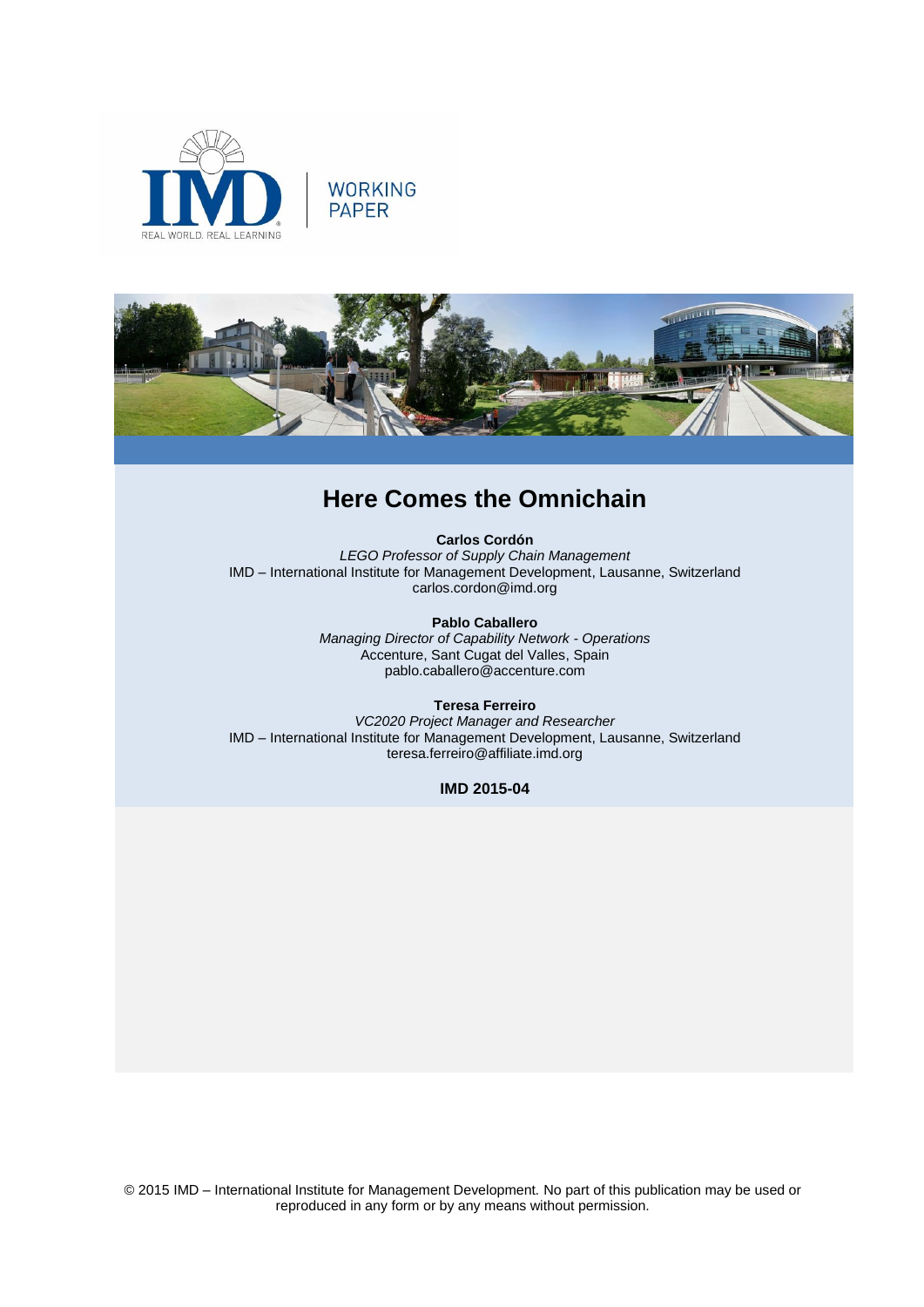### **Abstract**

The value chain encompasses all the activities involved in delivering a product or service to customers. In the pharmaceutical industry, for example, that includes everything from raw materials suppliers to drugstores that sell the end products and all the steps in between: manufacturing active ingredients, pills and solutions, packaging products and managing the logistics of delivering them to pharmacies.

In traditional value chains, players usually have a well-defined role that does not change much. The manufacturer makes the product and the distributor transports it to the retailer, who sells it to the end user. However, with big data, value chains become more flexible and dynamic. Participants can take on new roles and connect directly with others within the ecosystem, breaking away from the linear value chain structure. For example, manufacturers can also be retailers. Players in these ecosystems inhabit a common ground in which they can compete and cooperate at the same time, depending on their role at any point in time. Through direct selling, manufacturers can compete with retailers, although they usually collaborate in the value chain. This new environment in which relationships evolve and change rapidly depending on the circumstances, is dynamic. This is the **omnichain** (Cordón, Caballero, Ferreiro 2015).

This paper aims to provide an in-depth picture of the omnichain: its definition, drivers and key dilemmas. Using several examples, it shows how value chains are evolving and bringing the omnichain closer to people's daily lives. It also suggests how value chains could evolve in the future.

### **The landscape is changing**

The current industry landscape is characterized by blurring boundaries. Until recently, boundaries were relatively well defined and it was clear to which industry a company belonged. Today those limits are no longer so easy to draw. Apple, for example, started out making computers but then moved on to also produce smartphones, watches and digital media players. The company has also entered industries such as financial services and network operations, and rumors suggest that it might even be considering entering the car industry, which is not even remotely close to the computer industry. Or is it? In this new landscape, companies have access to new spaces that were unavailable to them 10 years ago, and they can adopt positions that were out of their reach before because it would have meant completely changing their operating model.

Consequently, it is becoming easier for companies to change their role in the value chain and redefine it dynamically.

*The Food Assembly (https://thefoodassembly.com) offers individuals a new way of shopping for groceries. The organization provides the structure and overall organization*  as well as the online platform to link producers directly with individual buyers. Local *"hosts" coordinate the pick-up market at regular intervals (weekly or fortnightly for example). Each Assembly has its own space on the portal, where producers can indicate what products they can offer and individual members (consumers) can place their orders. The members buy and pay their selection directly online and collect their purchases from the local pick-up market organized by the host, who also arranges for local producers to come and present their produce.* 

*There are no intermediaries. The members pay the producers directly online and the producers pay a small percentage of their total earnings to the host for the organization and coordination of the Assembly, and to The Food Assembly*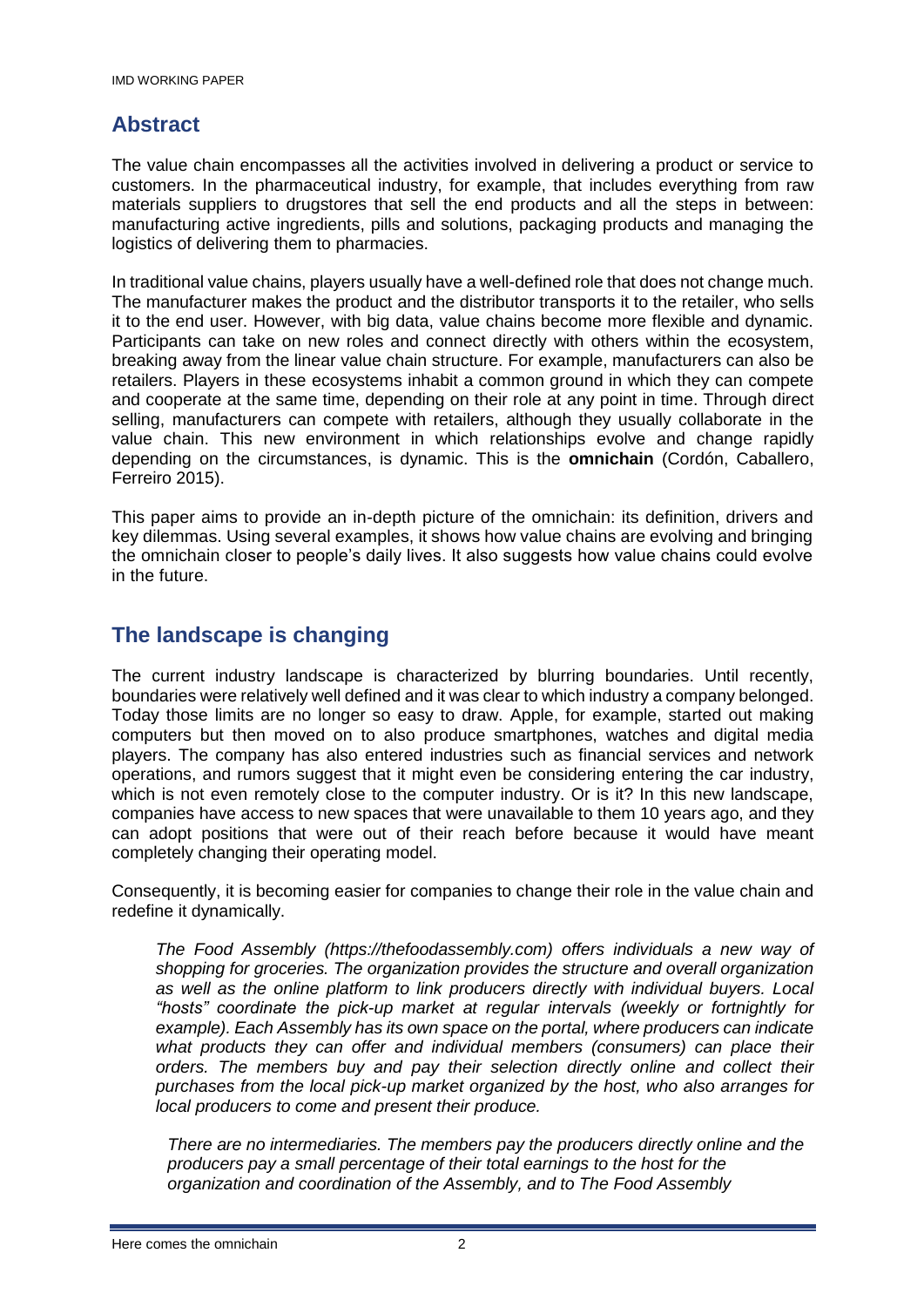*organization, which provides the infrastructure and maintains and develops the web portal. The producers prepare the bags based on the online purchases and then deliver them to the pick-up point on the agreed date and time (see Figure 1). The advantage for producers is that they have a lot less wastage than if they sold on local public markets because they only bring to the pick-up point what has already been sold. They also obtain a fairer price for their produce compared to selling to supermarkets for example. The advantage for consumers is that they know where their food is coming from, they get to discover new local products, they have the chance to meet the producers and like-minded consumers in their community and they can enjoy a much more relaxed and pleasurable shopping experience, using their PC, phone or tablet to place their orders in advance but enjoying a social gathering when they collect their shopping.*





This example shows how players are changing roles in the value chain:

- **Producers become retailers**: In addition to being suppliers, producers also act as retailers, preparing the orders for the final customers. This new way of doing things has profound implications on the producers' ecosystem and the way he or she interacts with other players. In traditional value chains, producers usually have only four or five customers – major food chains who make bulk purchases at lower prices. In this new ecosystem producers may have hundreds of customers, the final consumers, and they can obtain a fairer price for their produce because they eliminate the intermediaries.
- **Producers handle logistics**: The producers transport their products in person to the pickup point (the Assembly) and hand them over directly to the end customers (the Members), thereby bypassing logistics companies and other distribution intermediaries.

Many examples in today's landscape show other interesting trends:

- **Retailers become producers**: Companies such as Walmart are offering their own-brand products, making them even more important players in the consumer goods industry.
- **Logistics providers become manufacturers:** Logistics companies are evolving from being just delivery companies toward offering added value services in their warehouses. One example is DHL, which now offers various additional services, including assembly, packaging, customization, postponement and kitting.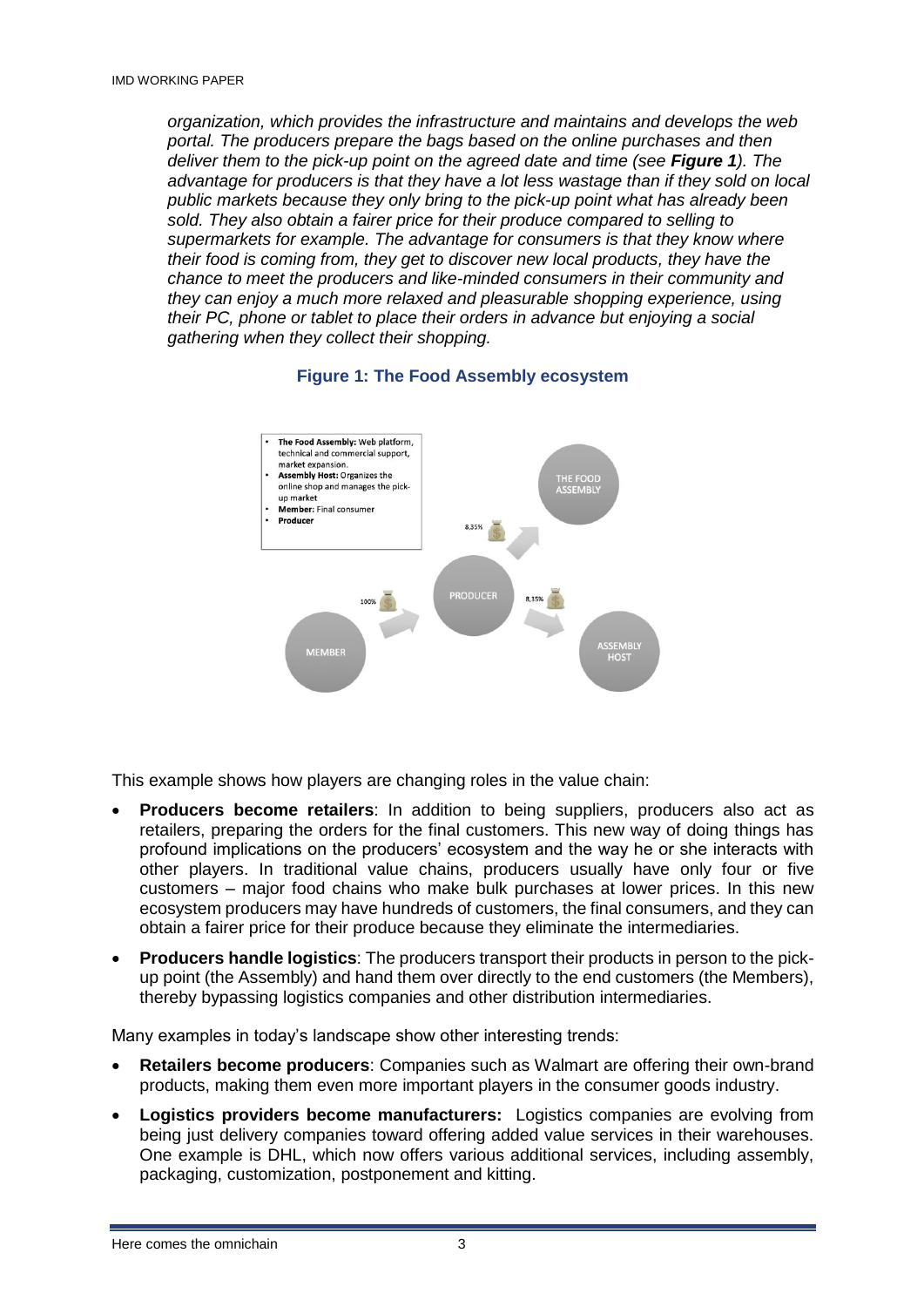In *The Food Assembly* example, the producer plays several roles and is in contact with all the players of the value chain, which marks a major break from the traditional linear value chain. The host is also in contact with all the producers that sell in the community as well as with the members, and the members can interact directly with the host and the producers. Additionally, the host can also be a producer and a consumer, and producers can become hosts and also be consumers within the network. In short, *The Food Assembly* is an ecosystem in which producers, hosts and members are all connected to one another and can play several roles. The relationship among these players is dynamic. Just as members can change their orders every week, producers can opt not to take part in *The Food Assembly* on any given week.

The business model of this ecosystem is also different to what we usually see. Whereas retailers traditionally earn their money by buying products from producers and selling them on to end consumers at a higher price, in the case of *The Food Assembly,* the host who coordinates the online sales and the pick-ups is paid by the producer in the form of a percentage of sales as compensation for their work.

Before the digital revolution, this new way of shopping for groceries proposed by *The Food Assembly* would have been impossible for a number of reasons:

- Producers would not have been able to establish direct contact with consumers to the extent that the Internet now allows this.
- Producers deliver to the pick-up market (the equivalent of a typical market or retailer) the exact amount of produce that has already been sold through the Internet portal. There is no transfer of money at the pick-up market. Traditionally, producers would take their stock to a market and sell it there.
- Consumers would not normally have been able to buy directly from so many producers in one place; it would have been too time-consuming to visit or contact all of them individually, and the number of producers selling their produce directly at physical markets is limited.

*The Food Assembly* modifies the traditional value chain in yet another way. Since the producers also prepare and deliver the goods to the end-consumer, the customization phase of the value chain, known as postponement, which is traditionally one of the final steps in the value chain, moves right to the beginning.

## **How big data is changing the value chain**

Value chains, by definition, handle huge amounts of information from end to end. In the example above, it handles detailed information that goes from the member to the producer. Traditionally, because technology was not sufficiently developed to cope with this volume of data, the information was often aggregated and lost. In such situations, information can be perceived as excessive or burdensome. Big multinationals, like fastmoving consumer goods companies for example, were unable to handle all the data about their individual customers that retailers could generate, such as their favorite products or the total number of orders they made per year, so they tended to group it to make it easier to manipulate (see **Figures 2 and 3**). As a consequence, they lost the detail.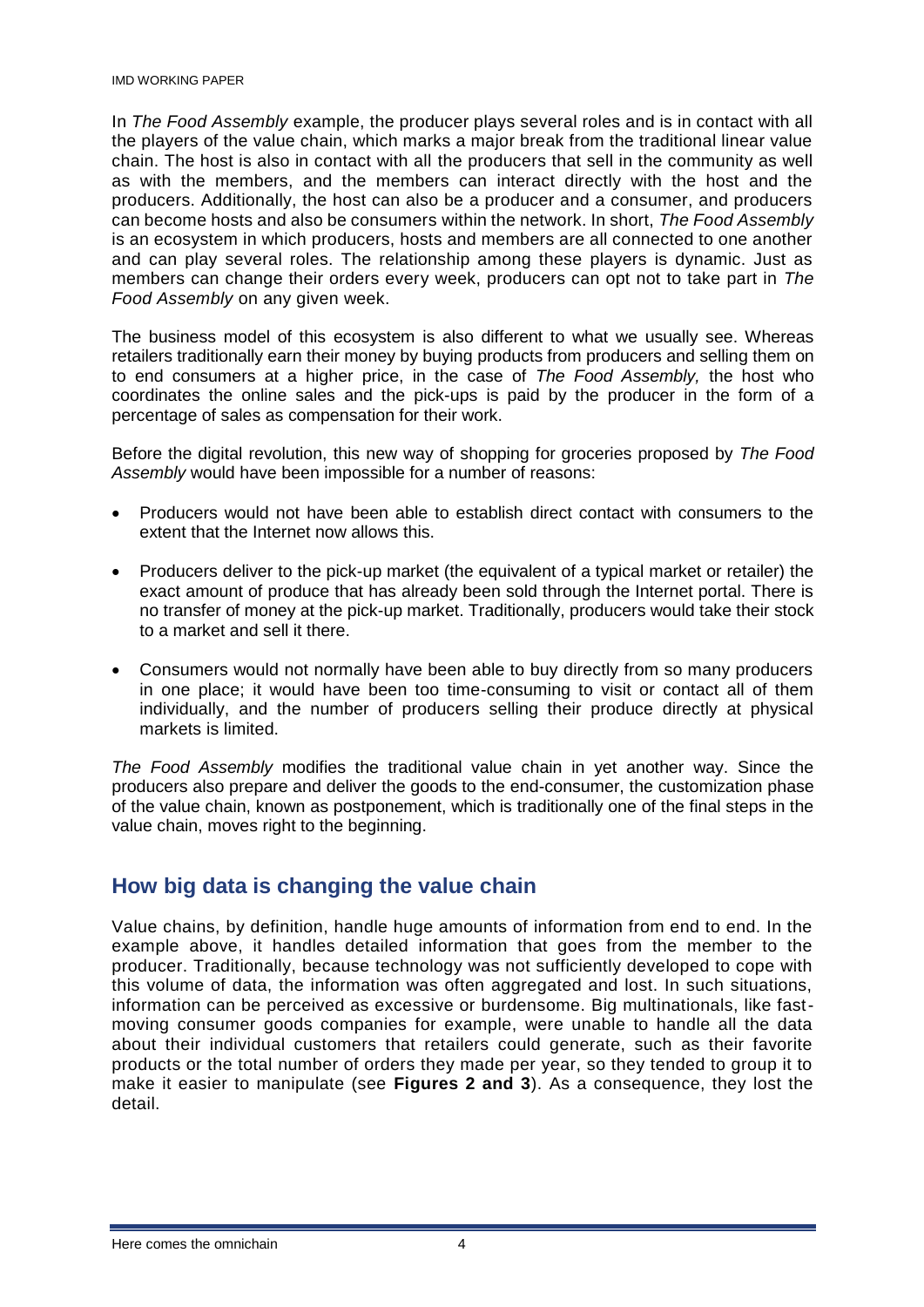

### **Figure 2: Aggregated data from consumers**



The big data era brings new capabilities that brush aside previous problems related to handling the huge amount of information produced at all stages of the value chain, allowing it to fly fast and accurately from one end to the other and in all directions within the ecosystem.

#### **First the omnichannel: Now the omnichain**

Over the years, the shopping experience has evolved. The last 30 to 40 years have witnessed important changes in the food value chain. Examples like *The Food Assembly* show that today's consumers question everything and want more. They are not willing to pay intermediaries if a new business model can eliminate them. They prefer to buy local, using what is called the "short circuit" or KM0, which prioritizes proximity farming and seasonal foods over large manufacturers that ship their mass-produced goods over long distances.

Consumers are now better informed and engaged. They are more empowered and demanding (Havas Worldwide, 2009). According to Havas, one of the largest global communications groups, only 12% of them are digitally dissociated and stick to traditional face-to-face shopping. The rest have integrated the digital into different levels of their shopping experience, from the basics of only doing online research to making more than 50 e-purchases per year (Havas Worldwide, 2013).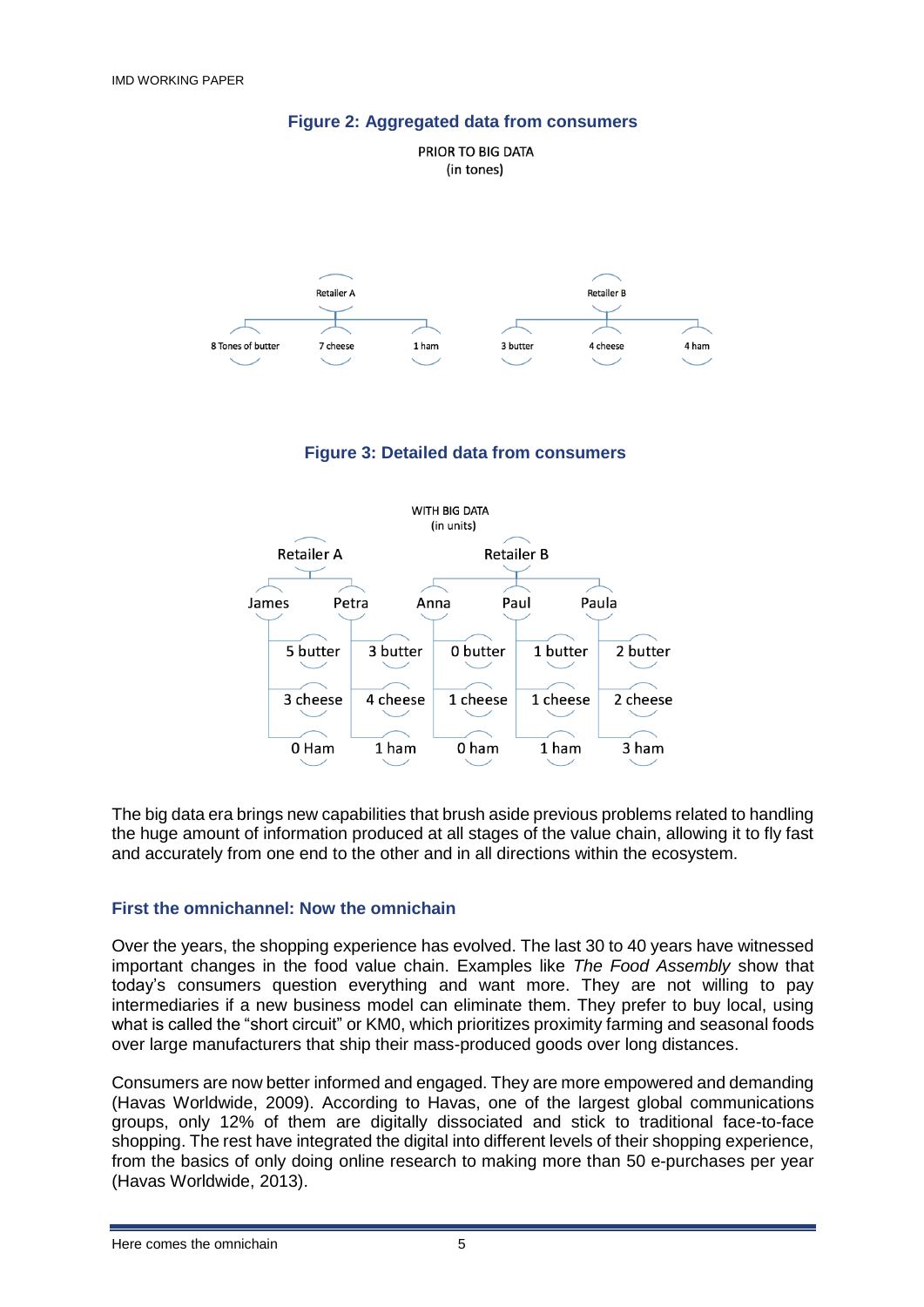#### IMD WORKING PAPER

All these customers combine multiple channels in their shopping experience: we call this the omnichannel. Before the omnichannel, shoppers used one channel and remained in it throughout their whole shopping process. Today all the channels are combined and available to customers, who have at their disposal a new universe of options to make their personal shopping experience pleasurable. They can select their preferred channels and customize their experience at will.

A good example of an omnichannel is the car purchasing journey. Microsoft commissioned a study on how people went about buying cars. First they fantasize about the possibility of buying a car (stage 1), then make the decision to do so (stage 2). Next, they evaluate the options (stage 3), then shop for their chosen car (stage 4), and finally experience their new car, which includes seeking external validation (stage 5) (Ipsos Media CT and Ipsos OTX – commissioned by Microsoft, 2012). It is clear that digital plays an important role in the first three stages. The car industry needs to adapt to these more pro-active consumers – who find out all they can about a vehicle before going anywhere near a dealership – and cater for the kind of experiences that car buyers are seeking along their entire journey.

The omnichannel came about as a result of adapting the distribution channel to the consumer experience. Unlike the "traditional" online shopping experience whereby the final step was to have the purchases delivered to a given address, usually the person's home, today, new options offer a variety of delivery options, such as *Click and collect* (buy online and collect in store), or having purchases delivered to pick-up points. Along the same lines, companies born as "online marketplaces" are now opening physical shops to add a more "human touch" to the customer experience.

In-store shoppers wishing to combine physical and digital channels now have new options at their disposal. A Google research report entitled "Digital Impact on In-Store Shopping: Research Debunks Common Myths" explains how "Consumers still visit stores for more than just transactions, but they now expect more out of any place they shop. They want informed, customized experiences." (Think with Google. 2014)

Many in-store shoppers use their smartphones as information points in physical stores. The online in-store experience that companies like Sephora are already offering includes providing information that has been designed specifically for shoppers while they are in the shop. Sephora, for example, has an app that shoppers can use with their smartphone to obtain more details about the items they are interested in. Other companies have taken this experience to a whole new level. Walgreens, for example, integrated its app with discount vouchers, its customer card and wearable devices, and it offers geographically and personally adapted messaging to inform customers about specific deals as soon as they enter a store. The combination of options is seemingly endless when it comes to ensuring a successful shopping experience.

Building on the omnichannel, the recent market-of-one concept, which refers to personalized marketing based on a one-to-one relationship between the customer and the company, introduces new opportunities for companies to benefit from using a tailored approach toward their customers. This marketing goes into so much detail in its interaction with its customers that it offers real-time information specifically developed for them. In 2012 the travel agency Orbitz.com conducted an experiment that consisted in displaying different hotel rates to Mac and PC visitors. By tracking their behavior, Orbitz found that Mac users spent, on average, \$20 to \$30 more a night on hotels than their PC counterparts (Mattioli, 2012).

## **The Omnichain**

Just as marketing and sales are progressing toward the market of one within the omnichannel, value chains are adapting to the new situation and being transformed by the big data revolution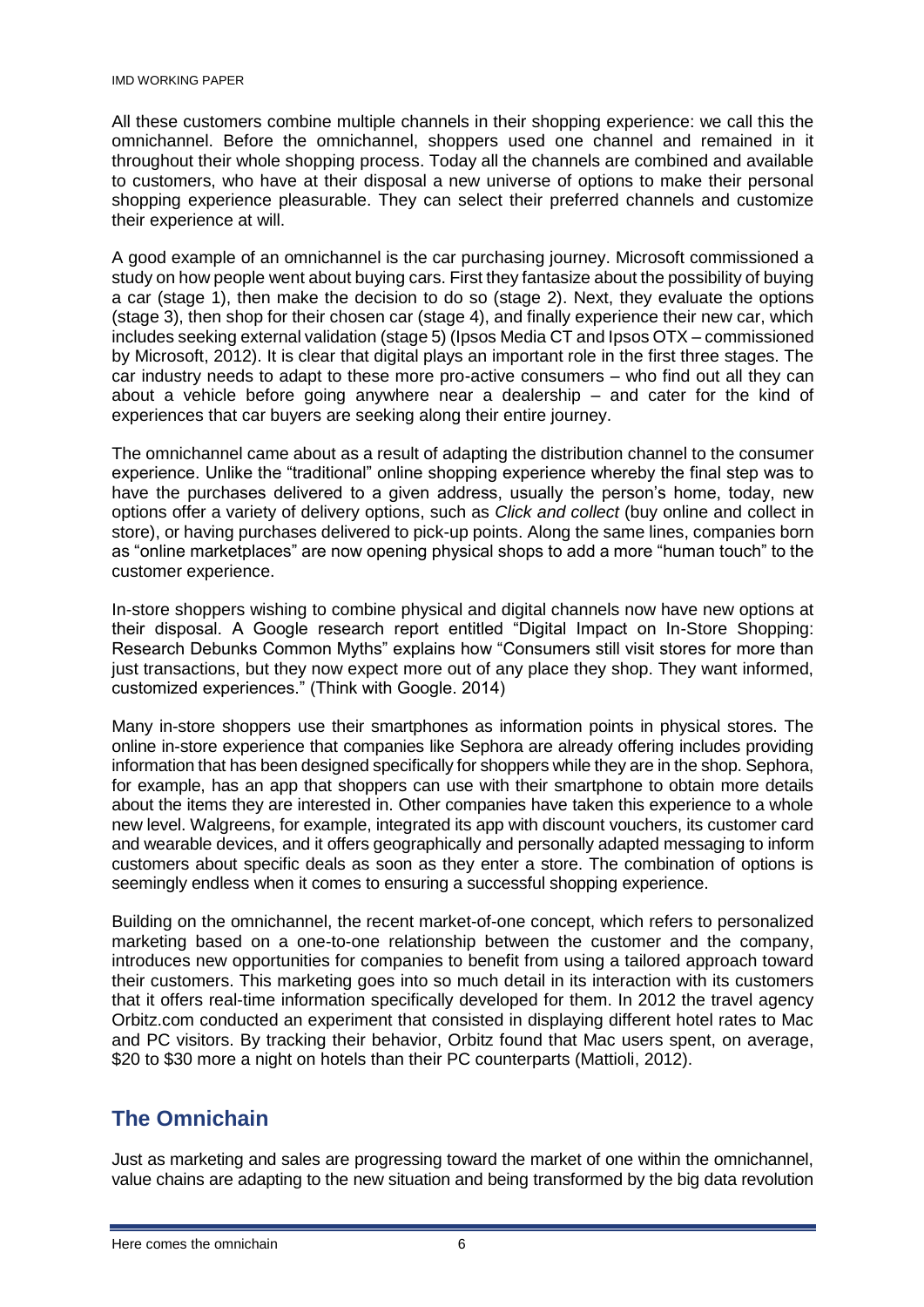as they evolve toward a new scenario in which **they reconfigure themselves in real time**, making it possible to design, produce, plan and deliver products and services almost individually.

Traditional value chains were designed around physical constraints that assumed limited access to information about products and their location. They needed to be planned in a consolidated way because of insufficient computer power and restricted access to granular data. Consequently, goods were produced in bulk based on estimated sales rather than actual demand. The **new value chains, or omnichains, are modular** and can be reconfigured in real time. They can cope with designing, producing, planning and delivering products and services for very small or even individual orders. Companies can create their own omnichains by selecting and sorting their preferred modules in the best way to achieve their desired revenue, risk profile or time-to-market. All this has been made possible by digitalization and big data. One example of a company that works with modular value chains is Li &Fung. Founded in 1906, it designs customized supply chain solutions for retailers and brands.

Historically, companies were restricted in terms of the number of clusters into which they could **segment** their value chain, typically to three to five, because the technology to handle more was not available and it was thus too complicated to manage and maintain them. Today, more **granular value chains** are needed to meet ever-changing market demands and business needs. Big data and vastly improved technological capabilities are making it possible to meet these expectations.

In *The Food Assembly* example, we saw that **customization** has been moved to the beginning of the value chain since the producers prepare the packages, not the retailers. The value chain is granular and modular, and can adapt products in the early stages of the chain.

Another example of **granularity** on a large scale is smartphones. Apple consumers differ from Samsung consumers, who in turn differ from those who buy other smartphones. An Apple aficionado might wait a month, if necessary, to acquire a particular device, whereas someone thinking of buying an LG device might change their mind on the spot and buy a different model or even brand if the one he or she is looking for is not available at the time of purchase. Therefore, phone retailers need to handle these customers differently.

Traditionally, companies designed and optimized different value chains to fulfill their consumers' demands, forecasting sales and stocking large numbers of items in warehouses irrespective of lifecycle expectations, risks (currency, obsolescence, competition, etc.). Today, companies are moving toward a more granular segmentation with well-differentiated operating models by segment, which means that if we take it to the extreme, they could design different value chains for individual products if needed. This segmentation is managed more dynamically. Digital capabilities should enable real-time operating model configuration, including trading partners, assets, processes, organization and governance across trading partners. Omnichains allow a dynamic alignment of business rules in which, for example, contract terms are based on market response.

The **omnichain** is a **digitally connected ecosystem** in which companies can **dynamically reconfigure** the value chain for each business segment. This means that the same company in a given ecosystem can assume different roles, working as a supplier in situation A and as a client in situation B. So if a supermarket chain like Carrefour decided that it wanted to expand its offering and become more sustainable, for example, it may decide to add a new service and purchase some of its fresh produce through an organization such as *The Food Assembly* then sell that merchandise through its stores. In this case, players of the value chain would change roles. Carrefour would become a member of *The Food Assembly* and thus assume the role of a final consumer, when this is, in fact, the beginning of Carrefour's value chain. *The Food Assembly* would thus become a supplier and move inside a value chain in which it would play a different role from the one it plays in its normal ecosystem.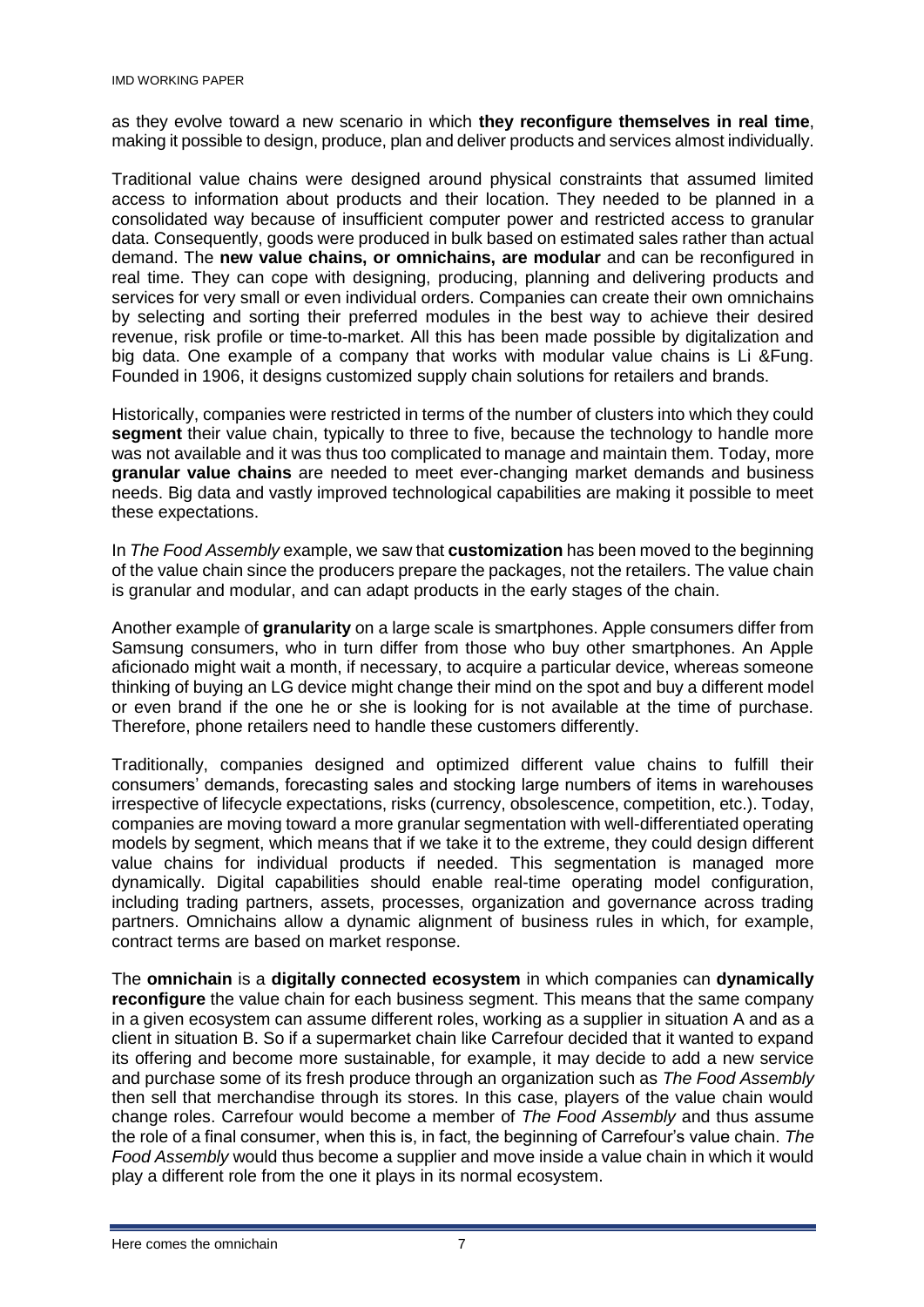This concept of dynamism and flexibility encompasses the entire omnichain, expanding from suppliers to customer experience. **Final consumers can also assume new positions** in the value chain very fast. A good example is bloggers, who are initially normal consumers but, through their knowledge in a specific field, become opinion leaders. Companies today ask those opinion leaders for advice before, say, releasing a new product. Thus, these consumers adopt a different role in the ecosystem, shifting their position in the chain from the end to the beginning. Triathlete DC Rainmaker is one example. As he explains in his blog (http://www.dcrainmaker.com/), he runs, bikes and swims just like his readers. The only difference is that he blogs about what he learns. He started in 2007 by helping readers understand how to integrate technology in their sports and recommending gadgets and gear. He became so successful that now he often works with manufacturers to improve and adapt new products to the needs of final customers as much as possible before they go to market.

As this example shows, the omnichain is **multidirectional.** While in traditional value chains information used to flow in one linear direction, from the client to the distributor to the manufacturer, today's value chains behave more like neurons, developing new connections throughout the ecosystem. All players are information senders and receivers that generate multiple flows and multidirectional exchanges of information. The blogger communicates with the manufacturer and with the readers, who are mainly the final consumers; the consumers communicate among themselves and with the blogger who distributes the information; the manufacturer communicates with the blogger, suppliers, final consumers if needed, and so on. Thus, in this new multidimensional universe, information travels in all directions.

### **Stages of the omnichain**

With the omnichain, every stage of the value chain is affected. A report by A.T. Kearney reveals that from 2015 to 2017 supply chain managers, especially from larger companies, will make relevant investments in supply chain integration both across all areas of the company and with partners; paperless freight documents; big data analytics for supply chain improvement and the use of e-platforms to select carriers and for transactions (European A.T. Kearney/WHU Logistics Study 2015):

- **Making**. Methods such as Industry 4.0, digital manufacturing or 3D printing have made it possible for a factory to receive instructions digitally and then automatically adapt the production line. As a consequence, the company can make a brand new item in a short time frame, shortcutting previous steps and sending the order directly to manufacturing rather than involving all the supply chain levels as before.
- **Buying**. Transparency increases. Information about suppliers, prices, contracts and conditions is updated in real time and through multiple channels. The proliferation of eplatforms and the standardization of interfaces for suppliers, customers and service providers facilitates processes. Information can be compared much faster and more options are available, at the time that value propositions get commoditized.
- **Moving**. The flow of products can be tracked and routes can be defined in real time based on market needs. New developments – such as smart packaging that informs and acts on the condition of the goods it contains, GSM tagging and tracing goods or packaging as well as the use of robots and autonomous vehicles – transform the distribution of goods, which are always connected.
- **Planning**. The huge amount of information provided by the value chain makes it easier for different players to make faster and more automated decisions. Thus, the boundaries of planning and execution are blurred as both are integrated into a single process. This is key, as it implies that some steps that previously required human intervention can now be automated. In addition, it helps anticipate the whole system's future behavior.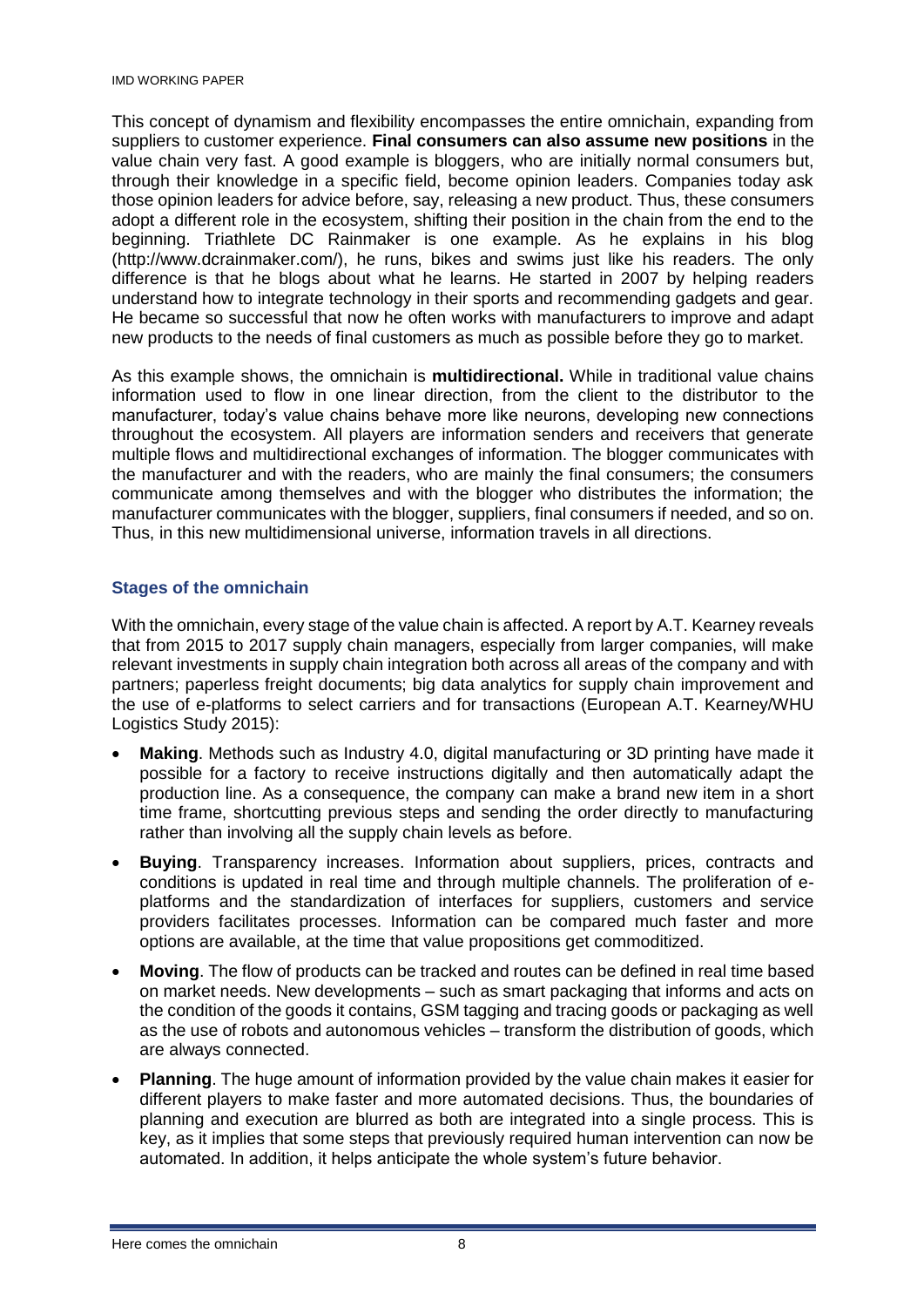IMD WORKING PAPER

- **Service**. The relationship with the consumer becomes more complex as products evolve from what they used to be  $-$  just devices  $-$  to an experience. B2B companies such as Michelin shifted their main focus from selling products (tires) to selling services (the kilometers traveled with those tires).
- **Design**. Product design and development is no longer restricted to in-company experts. Consumers now have the opportunity to play an active role by suggesting modifications to an existing product. Such changes can now be implemented quickly. Similarly, the number of connections that the value chain creates and the way information can now be shared makes it possible for multiple companies to collaborate on the same design.
- **Product**. Products are now enhanced with additional digital components and other customized services. Consumers can interact a lot more, which changes the consuming experience from linear and one-directional to non-linear and interactive.

### **Mediq: An omnichain in the pharmaceutical industry**

Dutch healthcare company Mediq used to be just a drug retailer and distributor. Its main focus was on "moving boxes" from place to place, and its profits initially came from the fees it earned on the medicines it sold. In 2012 the Dutch government deregulated pharmaceutical fees, resulting in an immediate 90% drop in the company's profits. To survive, Mediq had to reinvent itself. Under the leadership of a new CEO, the top management team transformed the company's main mission to looking after patients. Today the company provides medical devices and pharmaceuticals to its customers, at home as well as through doctors and pharmacies.

External circumstances pushed Mediq to develop a way to benefit from the big data it collected from users. It built a system that can analyze patients' needs and track if they are taking their prescribed medicines. If not, Mediq warns the pharmacy – or the patient directly. The same goes if a patient is buying more medicines than necessary. Similarly, if Mediq's system detects that a patient has been prescribed a particular drug that should be taken in conjunction with, say, a stomach protector and that the latter has not been prescribed, the company will discuss this with the doctor.

How is Mediq capitalizing on all this big data information? Patient tracking is preventing numerous hospitalizations resulting from the misuse of drugs. Mediq commissioned an external company to estimate, with the use of big data, the total savings that this reduction in hospitalizations represented for insurance companies and then proposed to insurers to share the savings resulting from its efforts. This arrangement currently accounts for around half of Mediq's total income.

Mediq is completely changing the value chain. Instead of just being one step in the chain, it has become part of an ecosystem in which the well-being of patients is at its center and in which Mediq plays several roles. By reaching its patients directly as well as through the pharmacy or the doctor, Mediq changes positions dynamically in the value chain (see **Figure 4**).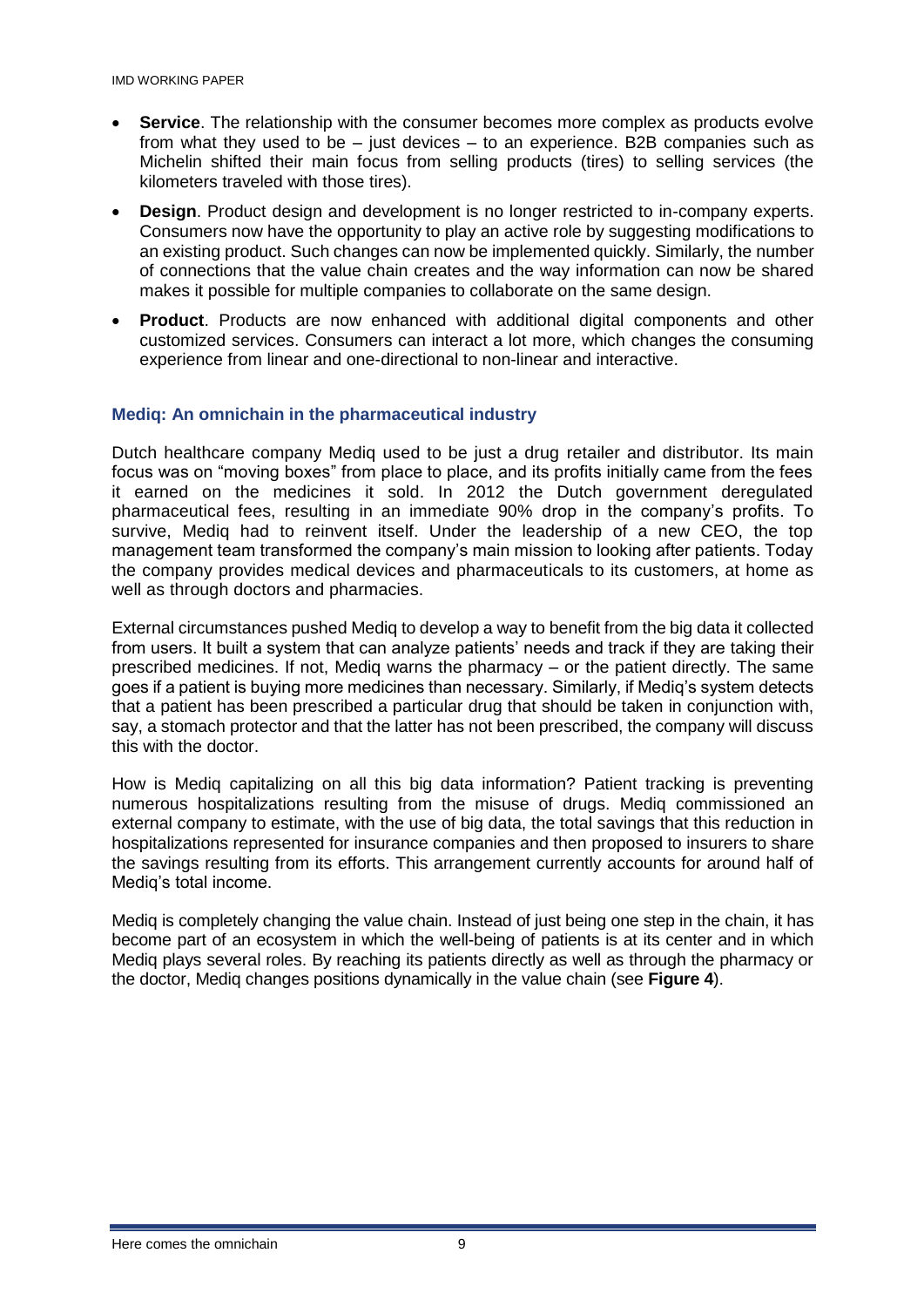

### **Figure 4: A traditional value chain vs. Mediq's ecosystem**

The pharma industry is also innovating in the way it handles value chain postponement, which consists in pushing product customization to the end of the value chain. Printer manufacturers for example, created generic products that were adapted in the final stages of the value chain, for example by adding a plug or converter to adapt the printer to a specific country. Similarly to what we saw with the example of *The Food Assembly* where producers customize the final product during the production step, some pharma companies have reversed their postponement strategy. Instead of customizing at the end of the value chain, i.e. at the pharmacy, they do so at the warehouse and then distribute the customized final product to the pharmacies, which sell it on to the final customers.

The possibilities that this new model creates are huge. By knowing patients and their patterns better, it is easier to forecast their health and medical requirements, which also reduces or even eliminates the need to keeps huge stocks of medicines. Mediq is now working with hospitals to help them to reduce the risk of patients becoming ill and to cure them faster when they do get ill by implementing Mediq's model.

## **Key drivers of the evolution toward the omnichain**

The evolution toward the omnichain is led by a number of drivers that are present in today's value chains.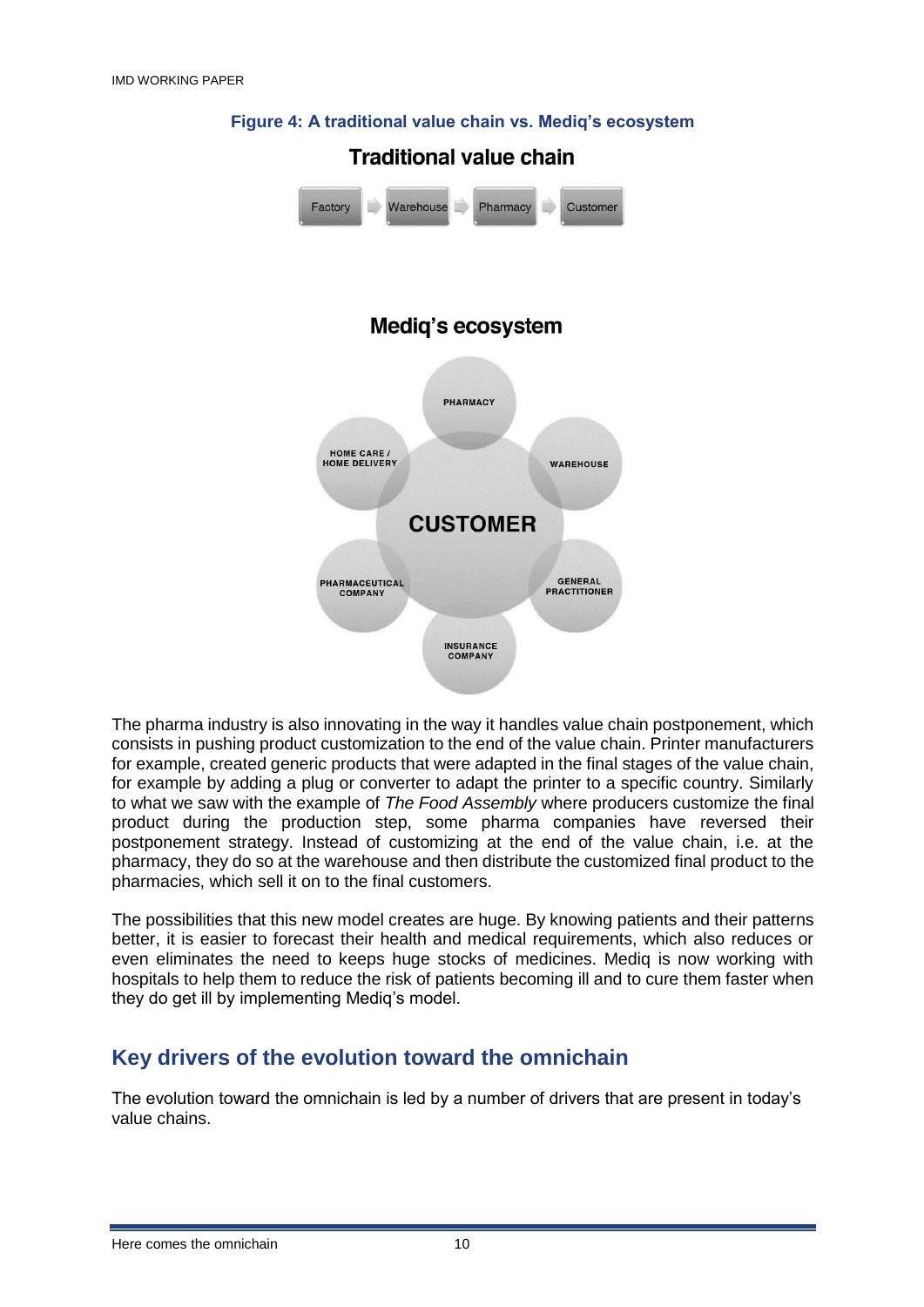#### **Reducing uncertainty by using big data**

One of the reasons why it is important to manage a value chain effectively is to be able to handle uncertainty at all stages of the process: supply, distribution, etc. The impact of big data in the value chain has implied that today companies know a lot more about their demand thanks to a considerable increase in the information at their disposal. Logically this should reduce uncertainty. But at the same time, customers have become more volatile because they also have access to more information and can therefore react faster to the market. This reinjects uncertainty into the process. A traditional pharmacy does not know what it is going to sell from one day to the next so all it can do is make an estimation. Its uncertainty is 100%. Later in this article we show how Mediq knows for certain 80% of its demand, meaning its uncertainty is just 20%.

#### **Increasing flexibility using big data**

Value chains are constantly aiming to be more flexible in an effort to handle increasing uncertainty. Big data helps make this possible by allowing players in the value chain to react faster because they can know what is happening along the value chain in real time. Say a retailer from a small village is awaiting his supplies but that there is a problem in the production line that requires stopping and re-planning. Thirty years ago, this would have caused considerable delays and the retailer would have had to wait ages to find out what was going on and the reason for the lag. Nowadays, the retailer would probably not even notice that something had gone wrong. As soon as a production line breaks down, the supply chain tower is notified, potential solutions are analyzed and the optimum one is selected, all in real time. Everything goes back to normal in no time, which avoids blockages in the value chain. Traditional value chains are often slow and rigid and it is difficult for them to react with the flexibility and agility of omnichains.

#### **Economies of scale**

It is not new that the more units of a product a company produces, the cheaper its cost per unit is. What is new is that big data is reducing the minimum scale. Years ago customers had to order at least 1,000 business cards at a time because the expensive part was creating the template. With digital printing, the initial investment is low so it is financially feasible to print a much smaller number of cards if necessary. The market of one whereby products are personalized to individuals is also reshaping economies of scale.

Twenty years ago Amazon only sold books. Today it sells just about everything, from wine to body cream, from tires to space in the cloud. Economies of scale or, to be more accurate, economies of scope (efficiencies brought by variety, not volume) made this expansion possible. In addition to books, it thought, why not offer a variety of products to allow customers to take advantage of ordering multiple items to be shipped at the same time? Amazon has changed the way consumers buy. Online selling points are no longer defined by the type of products they sell and no longer reproduce the physical reality. Amazon now sells everything, including fresh produce in the US.

### **Open dilemmas derived from the development of the omnichain**

The advent of the omnichain – and all the changes taking place in the ecosystem as a result – is having an impact on at least two dilemmas that have co-existed for years in value chains, and these need to be considered and evaluated.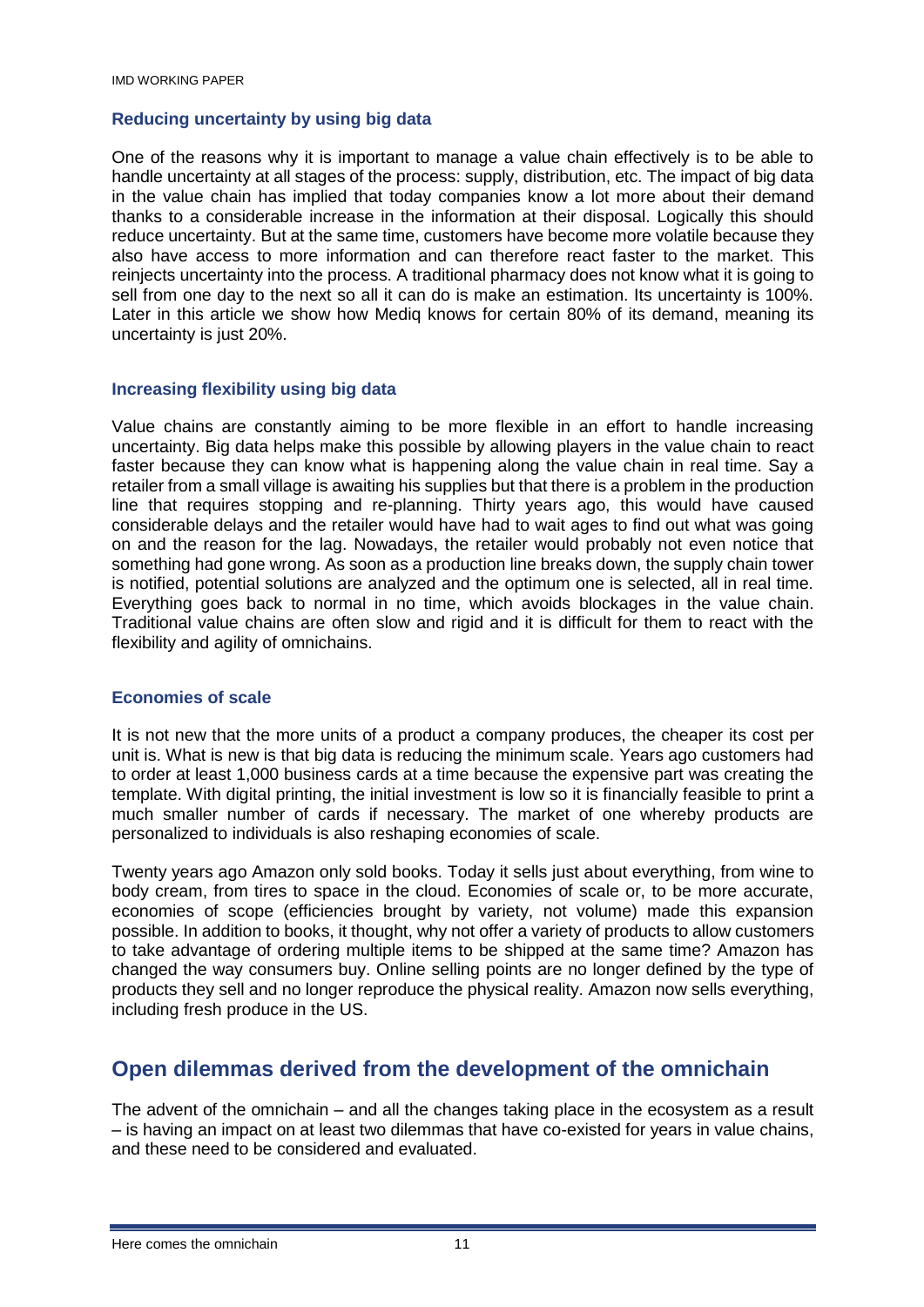#### **Uncertainty versus risk minimization**

This is one of the main dilemmas that constantly comes up. Companies complain that their forecasting is never good enough. One strategy for handling uncertainty is to play with the stock. If the forecast is not well done or is not accurate enough (i.e. it has a high error margin), the company's stock needs to cover what the forecast is unable to predict. The omnichain can minimize the risk of running out of stock or react quickly if it does happen. An Omnichain approach uses agility to compensate for the lack of accuracy in the forecast, limiting the need to keep stock as a buffer. One of Mediq's dilemmas was figuring out what quantities of each product that the manufacturer, the distributors and the pharmacies should stock. Previously, it needed to stock six months' worth of supplies. Now Mediq only needs to keep one day's worth of stock because it knows exactly 80% of its total demand and has thus dramatically minimized its risk. The uncertainty has practically disappeared.

#### **Flexibility versus economies of scale**

The evolution of the value chain has given us the possibility of working with much more flexible value chains that enable a more granular management. Traditionally, a company could not handle more than five or six value chains at a time. The omnichain allows pretty much unlimited granularity. Pharmacies are beginning to offer tailored pills. There was a time when pharmacies made up prescription medicines from scratch, but cost and complexity all but extinguished that practice. Today it is a reality again, to some extent. The difference is that individualized medicines are prepared in distribution centers – which have the necessary machines, resources and chemical products to create them – rather than at the drugstore.

### **Big data and the digital revolution: Its impact on the value chain**

According to Wikipedia, big data is a broad term for data sets so large or complex that traditional data processing applications are inadequate. Challenges include analysis, capture, data curation, search, sharing, storage, transfer, visualization and information privacy. The value chain is being profoundly transformed by the digital revolution, and big data is one of its most important elements – but it is not the only one. Many other digital trends are strongly contributing to that transformation. The three most prominent ones are:

- **Cloud infrastructures**: Beyond increasing storage capacity and reducing infrastructure costs, cloud computing allows real-time information exchange.
- **Internet of Things:** Applied to the value chain, the Internet of Things (IoT) captures data from products and assets and is able to implement instructions that modify the behavior of the different elements.
- **Cognitive Computing:** This allows autonomous decision-making processes that enable faster reaction to events.

One of the key developments that has been fundamental to this digital revolution is the huge increase in data storage capacity. Material Requirements Planning (MRP) was developed in the 1960s to help companies plan their manufacturing activities. Companies used a computer program to list the materials they needed to manufacture their goods.

MRP II (manufacturing resource planning), the next step, added the possibility of checking the company's resources, including labor, machine capacity and materials. The goal was to provide consistent data to all players in the manufacturing process as the product moved through the production line.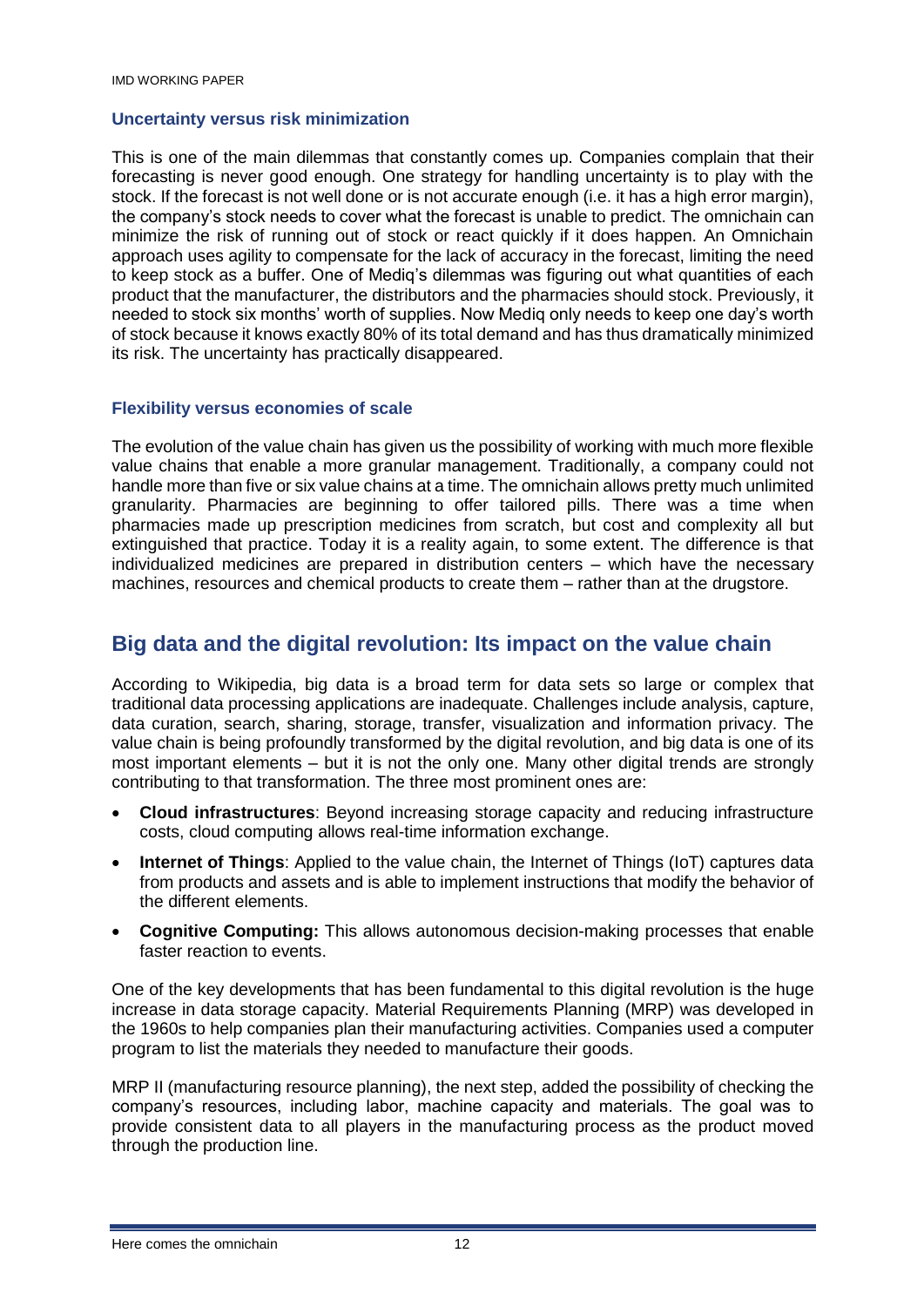More recently, ERP (enterprise resource planning) allowed companies to have an integrated view of their core business processes. This was usually a suite of integrated software applications that allowed companies to collect, store, manage and interpret data from many of their business activities.

These three models were created to cover the needs of companies at the time. Gradually, software companies developed complex programs that facilitated what had turned into a difficult planning exercise involving huge amounts of information. Computer capacity was limited, however, which restricted the possibilities. Companies tended to aggregate information from their retailers instead of preserving its granularity because their systems could not handle the detail.

There were also other problems that required workarounds. For example, processes had to be sequenced because it was not possible to optimize the entire problem at once; suboptimizations had to be made for the different echelons of the chain; and decisions had to be planned synchronously in agreed time buckets, typically weekly or monthly.

Data capture and computing time did not allow for re-planning exceptions during execution. We saw in the example used to describe flexibility that a village retailer awaiting supplies today may barely notice a slight delay in the delivery of his order due to a problem in the production line, whereas three decades ago he might have waited for days for information about why his goods had not arrived. When a disruption affected the chain, computers were not capable of integrating a fresh information update and re-computing, so the value chain and its decisionmaking process had to be fragmented, creating two different worlds: planning and execution.

These problems are no longer an issue, and companies like Mediq are reinterpreting the models. Instead of aggregating information about demand obtained from pharmacies, which would mean losing valuable information about individuals (see **Figure 2**, "prior to big data"), the big data revolution is making it possible for them to use the detail to provide a personalized service. Mediq keeps its customers' details and customizes its final products at its warehouse, delivering it final products in a similar way to *The Food Assembly*. Instead of delivering medicines in bulk to pharmacies, it delivers bags that have been custom-prepared at the warehouse based on the prescriptions of each individual customer. The pharmacy only completes the sale of the final package.

Mediq's omnichain example prompts us to explore new possibilities and new models to drive and structure companies, because the previous ones no longer fulfill today's complex needs.

In the coming years, new models will be able to handle all the information that we are storing now. Some of that information comes from the ever-expanding IoT and its impact on the value chain. Today's digital revolution is allowing value chains to operate in dramatically different ways:

- Instead of having to plan decisions synchronously within an agreed time frame, value chains can be adapted in real time to meet changing customer needs.
- Today's value chains allow end-to-end optimization, which means that they look and extend beyond the boundaries of the organization to the whole ecosystem.
- Value chains are now characterized by their granularity in a way that they can plan and operate at the most detailed level, i.e. individual products, consumers or events.
- They are being automated, displacing the role of humans to the most sophisticated and complex activities.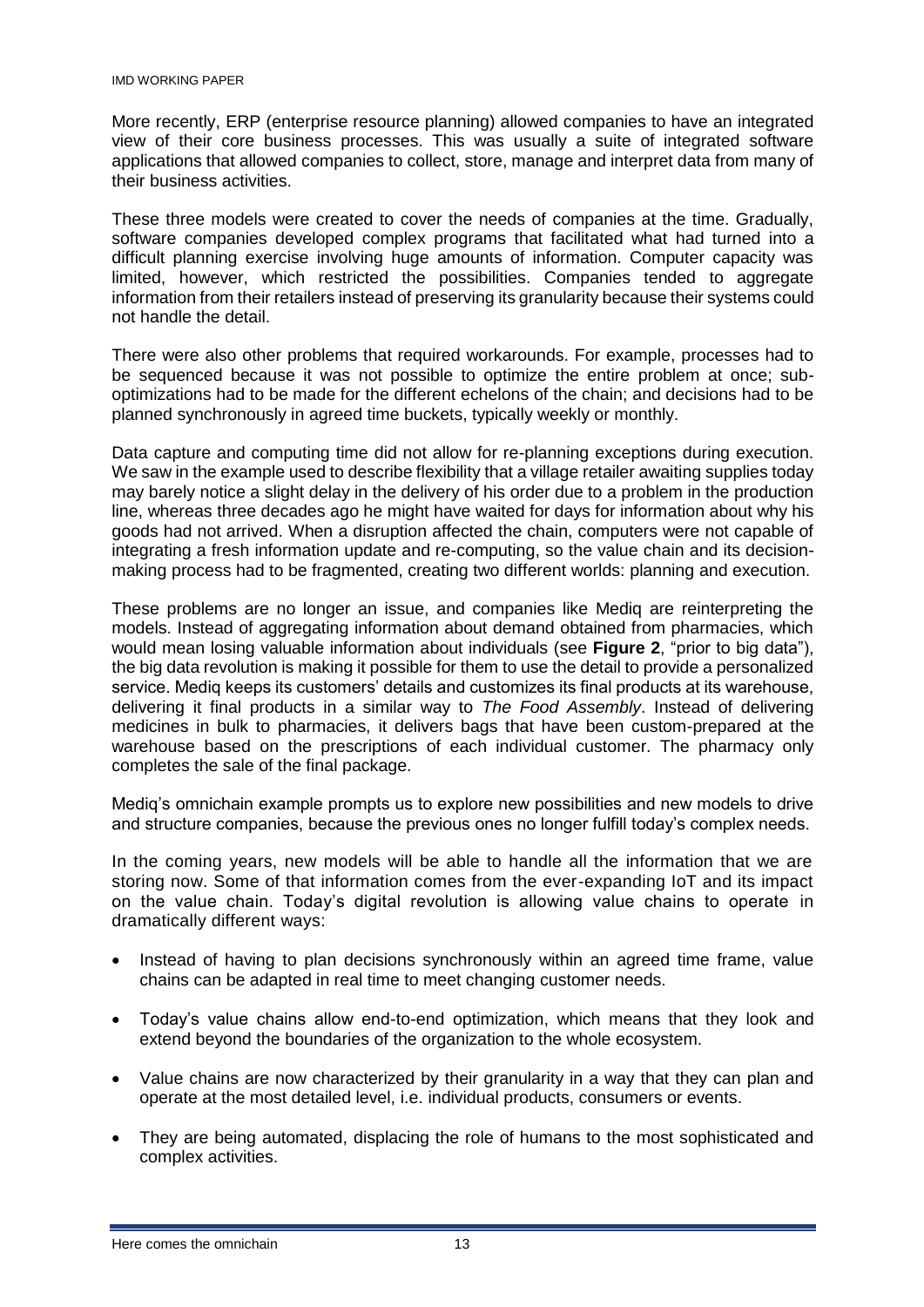Companies once accepted that there were aspects they did not and could not know and that information had to be aggregated because computers could not cope with the large amount of data. But big data transformation is changing all that.

We have seen how big data is going to eliminate most of the uncertainty and dramatically change the concepts of economies of scale and flexibility. Many companies find it difficult to forecast what, when and how their consumers are going to buy. Big data is changing the way companies are doing their forecasting. Rather than using a sample of past demand to forecast future sales, some companies are predicting the behavior of individuals based on their actions. A telling example is Amazon's *anticipatory shipping* whereby the company sends items closer to final customers before they actually make a purchase, in the hope that, based on the company's data analysis, the customer will soon complete the process. This is what happened with a user in Sweden who was amazed to receive a bicycle that she purchased from the US the day after placing her order. She was expecting it to arrive two or three weeks later but Amazon had tracked her visits to its website, analyzed her behavior and forecasted on that basis that she would soon make the purchase. This demonstrates that the company is serious about its claims that it is continuously working to improve the consumer experience.

## **Is the future evolutive or disruptive?**

We saw that uncertainty, flexibility and economies of scale are some of the main drivers that lead to the omnichain. We also saw how companies need to adapt to this new environment, diversifying their products and exploring new industry sectors with new competitors and new "frenemies" (companies that play simultaneously the role of friend and enemy). This is our present reality. But to what extent will the omnichain affect companies, markets and consumers in the future? We have imagined two different futures that may reflect what value chains will look like and how they will behave in five years' time.

### **Scenario 1: Evolutive – "2001: A Space Odyssey"**

Looking back, the development of systems and applications to help companies manage their value chains started in the 1960s with MRP. Gradually, companies grew more complex and so did the systems.

The new millennium marked a transition period for IT. Big corporations were spending huge amounts of money to migrate their information to SAP and other big platforms. These massive IT budgets led them to question the true competitive advantage of customization – programs and applications that were tailor-made or adapted to their needs – over standardization.

*Oracle, the giant software company created in the late 1970s, had kept its leading position as business applications provider throughout this time. With the new millennium, Oracle changed its strategy to transform from being a best-of-breed, dominant niche player to becoming a strategic partner for global organizations, delivering more value and enabling them to develop a global infrastructure strategy. A period of acquisitions started, culminating with the rollout of Oracle "Red Stack," a new vision in business IT that offered an integrated package including servers, storage, operating systems, applications, etc. (Cordon, Liu, Margery and Seifert, 2012).* 

*This evolution was pushed by market needs. Software companies like Oracle worked on the basis of what organizations were lacking to improve the way they functioned.* 

Building on the ones we have today, new theoretical models will appear to help us manage the big data landscape. Their starting point will probably be today's huge amount of information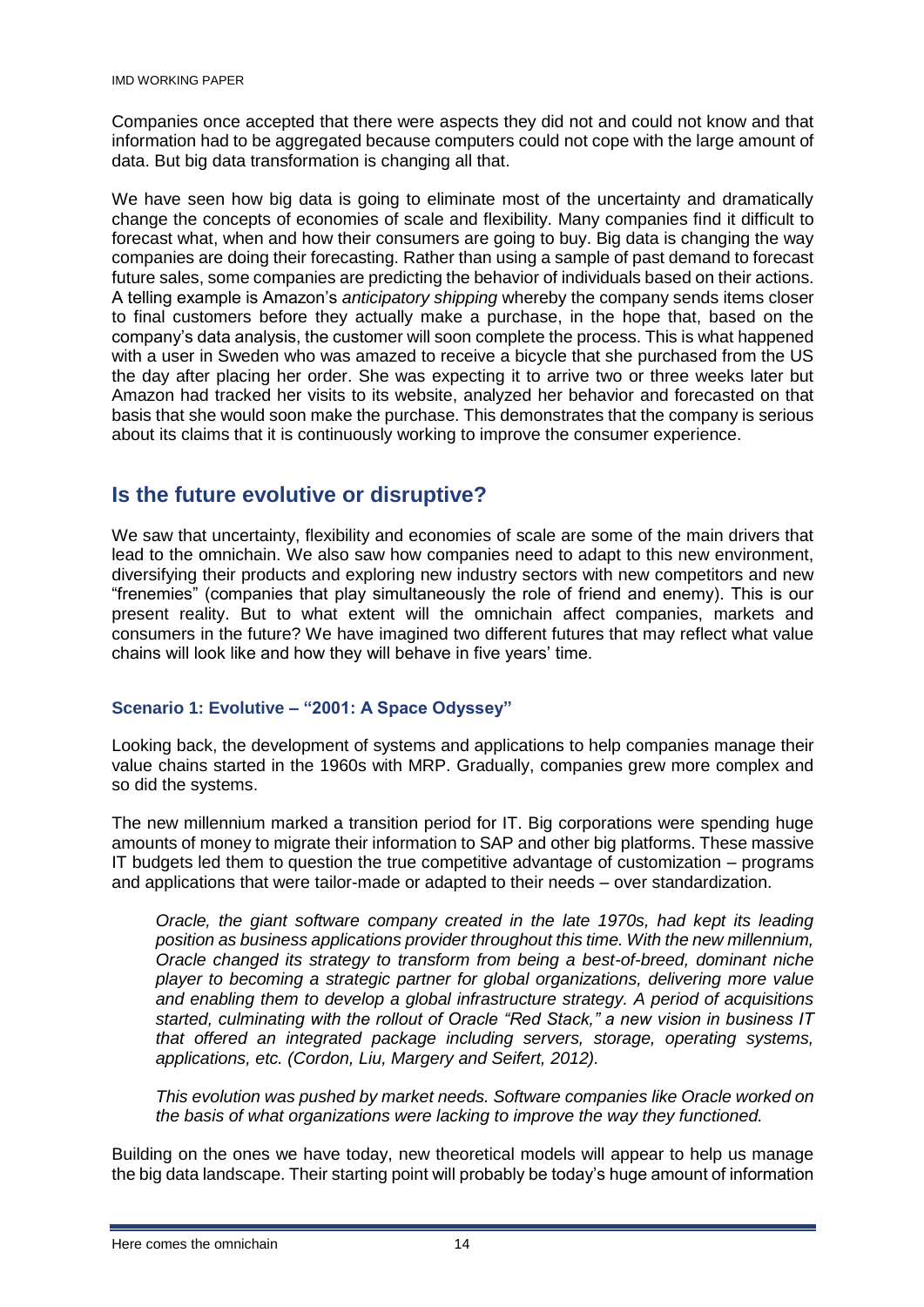and the granularity of the value chains. The theoretical framework will be followed by new IT developments. It will be a slow and progressive evolution characterized by the emergence of new models that will build on what we have.

This future is similar to what the movie *2001: A Space Odyssey* portrays: a slow, tidy and centralized world that is the result of a predictable step-by-step evolution.

#### **Scenario 2: Disruptive – "Blade Runner"**

In direct contrast to the evolutive future is what we have called the *Blade Runner* future whereby companies realize that the models they are currently using to manage businesses are no longer valid because they do not allow them to leverage the opportunities offered by big data. New competitors emerge with business models architected around value generated from big data. These new models offer fresh solutions to old problems. This future would imply a fast change in the way companies function. Flexe could very well illustrate this new scenario.

*Flexe is a marketplace for warehouse space. It offers on-demand warehousing, connecting organizations in need of additional space to organizations with extra space. Rather than following the path of what already existed in the warehousing industry before them and simply improving the current systems, Flexe opted for creating a new concept and a new business model from scratch based on big data.* 

*If after a period of time the industry sector realizes that Flexe works better than the traditional models, the new disruptive scenario will be imposed and warehousing as it has been understood up until now will disappear.* 

The *Blade Runner* future would be characterized by fast changes that, instead of requiring new models, could develop independent routines that help companies make their decisions in real time. Just as airlines change their offering in real time, what if traditional companies like LEGO or Nike were to do the same thing and adapt in real time the products they are manufacturing based on demand?

As in the movie *Blade Runner*, this future proposes an integrated chaos that works rapidly and efficiently.

## **Conclusions**

Value chains have evolved into complex networks where all players are connected to oneanother, competing and collaborating at the same time. Consumers are radically changing the way they shop. They no longer use one single channel to interact with products and services. Companies need to adapt their product marketing to this new consumer experience, develop new strategies to communicate and engage with their consumers, and offer a consistent message across all the channels that consumers use to obtain information about their products. This is the omnichannel.

The blurring of industry boundaries makes it easier for companies to enter new industry sectors. The natural consequence of this evolution is the generation of new flexible, modular and re-configurable value chains that we have named omnichains. The omnichain turns the existing linear supply chain into a multidimensional chain that travels in all directions, creating new connections. In addition, it allows consumers to step in and share their feedback at any time at any level of production, not only with the retailer once the final product is delivered. This affects not only value chains but also whole ecosystems.